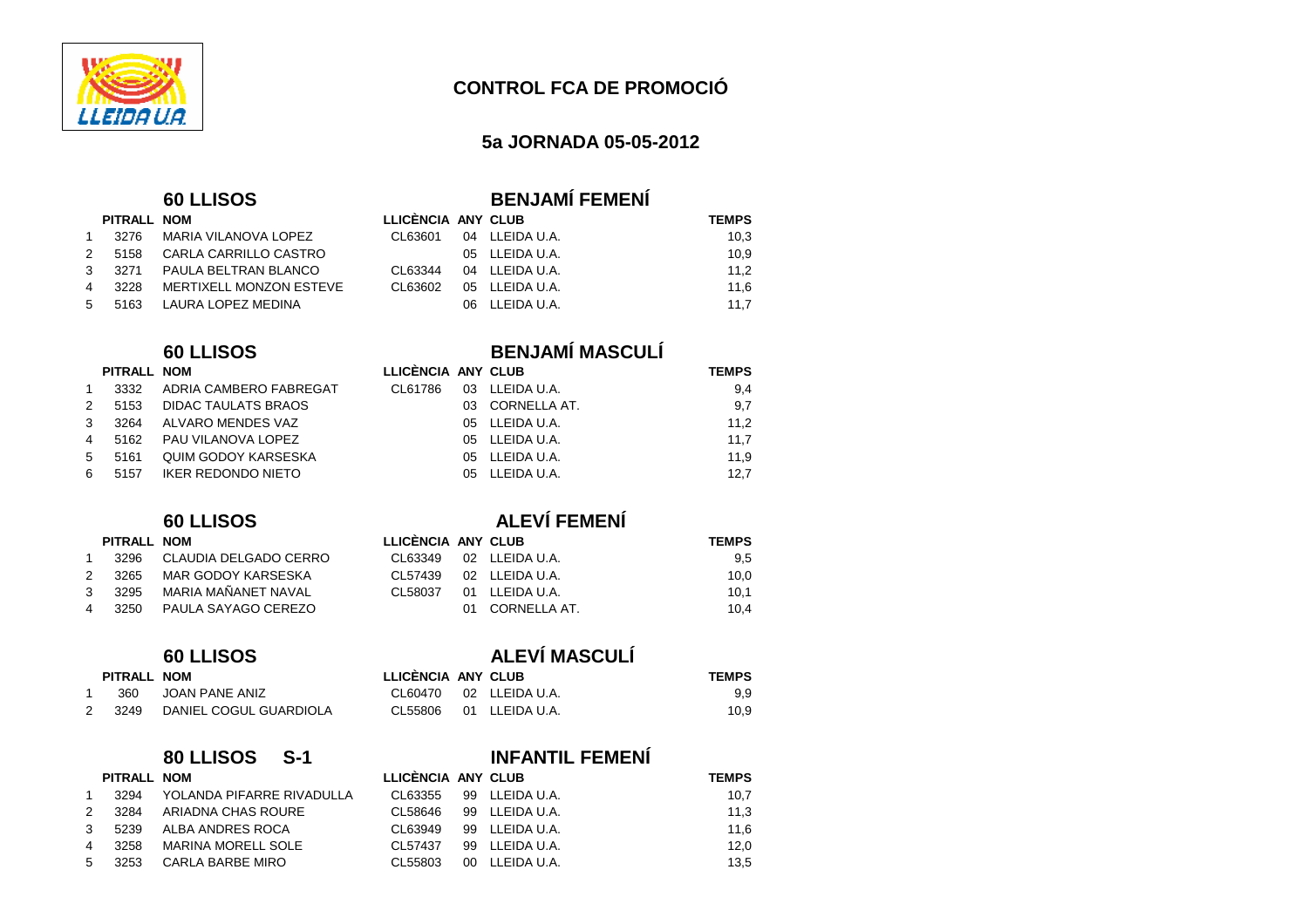

## **5a JORNADA 05-05-2012**

11,5

 $12,4$ 

## **80 LLISOS S-2 INFANTIL FEMENÍ**

|   | PITRALL NOM |                      | LLICENCIA ANY CLUB |                        | <b>TEMPS</b> |
|---|-------------|----------------------|--------------------|------------------------|--------------|
|   | 3261        | MARINA SURIA ASENSIO |                    | CL56061 00 LLEIDAU.A.  | 11.7         |
| 2 | 3286        | MARINA ROS OLOMI     |                    | CL64475 99 LLEIDA U.A. | 12.3         |
| 3 | 3262        | HELENA ZURITA CRESPO | CL 56065           | 99 LLEIDA U.A.         | 12.7         |

## **80 LLISOS INFANTIL MASCULÍ**

## **PITRALL NOM LLICÈNCIA ANY CLUB TEMPS**

 $PITRALL$  **NOM** 

|  | 5276 ALEIX PORRAS CANTONS   | CL54628 99 LLEIDAU.A. |                         | 11,1 |
|--|-----------------------------|-----------------------|-------------------------|------|
|  | 2 3246 JULEN SAYAGO CEREZO  |                       | CL55737 99 CORNELLA AT. | 11,5 |
|  | 3 3179 SERGI LIEBANA JORDAN | CT17501 00 LLEIDAU.A. |                         | 12.4 |

|    |             | 100 LLISOS                   |                    |    | <b>ABSOLUT FEMENI</b> |              | <b>VENT</b> |
|----|-------------|------------------------------|--------------------|----|-----------------------|--------------|-------------|
|    | PITRALL NOM |                              | LLICÈNCIA ANY CLUB |    |                       | <b>TEMPS</b> | 1,8         |
|    | 3291        | <b>JULIA CALDUCH SALGADO</b> | CT21176            | 97 | AAC                   | 13,3         |             |
|    | 3273        | <b>JULIA RIUS GARCIA</b>     | CL18993            |    | 94 C.A. ASCÓ          | 13,6         |             |
| 3  | 5142        | AMAIA ALDABO LEGORBURU       | CT17495            | 97 | LLEIDA U.A.           | 14,0         |             |
| 4  | 5160        | <b>GABRIELA KARSESKA</b>     | CT18426            | 67 | LLEIDA U.A.           | 14,1         |             |
| 5  | 3237        | NAIMA BARKANE AMAROUCH       | CL56054            | 98 | LLEIDA U.A.           | 15,0         |             |
| 6. | 5155        | <b>CECILIA BRAOS MERINO</b>  | CT16150            | 71 | CORNELLA AT.          | 15,8         |             |

|    |             | 100 LLISOS                    |                    |    | <b>CADET MASCULI</b> |              | <b>VENT</b> |
|----|-------------|-------------------------------|--------------------|----|----------------------|--------------|-------------|
|    | PITRALL NOM |                               | LLICÈNCIA ANY CLUB |    |                      | <b>TEMPS</b> | 1,9         |
|    | 5156        | DANIEL MORCILLO JIMENEZ       | CL61885            |    | 98 LLEIDA U.A.       | 12,4         |             |
|    | 3272        | MARC BLANCH ABADIA            | CL59189            | 97 | LLEIDA U.A.          | 12,5         |             |
| 3  | 3176        | MARC LIEBANA JORDAN           | CT17500            |    | 98 LLEIDA U.A.       | 12,6         |             |
| 4  | 3267        | ROGER ALBIOL PRADES           | CL57945            |    | 98 UA MONTSIA        | 12,7         |             |
| 5. | 3199        | ORIOL VALLS TREPAT            | CL56064            |    | 98 LLEIDA U.A.       | 13,4         |             |
| 6. | 5154        | <b>FRANCESC TAULATS BRAOS</b> | CL59830            | 98 | CORNELLA AT.         | 13,7         |             |

|               |             | <b>100 LLISOS</b>   |                    |     | <b>ABSOLUT MASCULÍ</b> |              | VENT |  |
|---------------|-------------|---------------------|--------------------|-----|------------------------|--------------|------|--|
|               | PITRALL NOM |                     | LLICÈNCIA ANY CLUB |     |                        | <b>TEMPS</b> | 2.0  |  |
|               | 5149        | EDUARD BARO ATIENZA | CL20951            |     | 96 LLEIDA U.A.         | 12,2         |      |  |
| $\mathcal{P}$ | 3266        | AGUINELO MENDES VAZ |                    |     | 88 LLEIDA U.A.         | 12.3         |      |  |
| $\mathcal{S}$ | 5164        | ANGEL ROS OLOMI     |                    | 96. | LLEIDA U.A.            | 12,4         |      |  |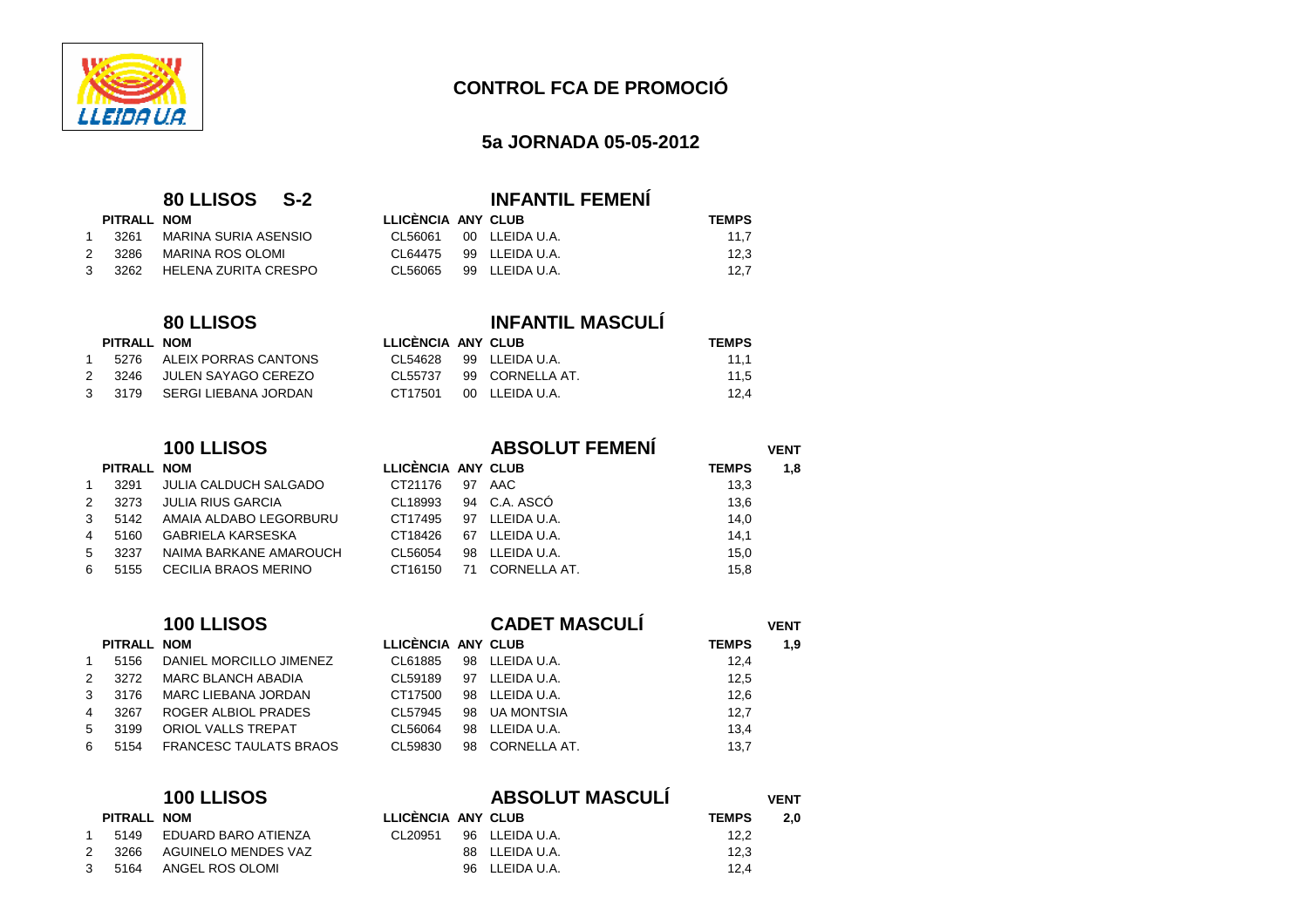

## **5a JORNADA 05-05-2012**

|                | <b>220 TANQUES</b> | <b>INFANTIL FEMENI</b> |
|----------------|--------------------|------------------------|
| ---- -- - ---- |                    | $\cdots$               |

|   | PITRALL NOM |                           | LLICENCIA ANY CLUB |                | <b>TEMPS</b> |  |
|---|-------------|---------------------------|--------------------|----------------|--------------|--|
|   | 3294        | YOLANDA PIFARRE RIVADULLA | CL63355            | 99 LLEIDA U.A. | 36,7         |  |
|   | 2 3284      | ARIADNA CHAS ROURE        | CI 58646           | 99 LLEIDA U.A. | -37.1        |  |
| 3 | 5239        | ALBA ANDRES ROCA          | CL 63949           | 99 LLEIDA U.A. | 37.3         |  |
| 4 | 3286        | MARINA ROS OLOMI          | CI 64475           | 99 LLEIDA U.A. | 41.8         |  |

## **220 TANQUES INFANTIL MASCULÍ**

| PITRALL NOM |                             | LLICENCIA ANY CLUB |                       | <b>TEMPS</b> |
|-------------|-----------------------------|--------------------|-----------------------|--------------|
| 5276        | ALEIX PORRAS CANTONS        |                    | CL54628 99 LLEIDAU.A. | 33.4         |
| 2 3246      | JULEN SAYAGO CEREZO         | CI 55737           | 99 CORNELLA AT.       | 37,2         |
|             | 3 3179 SERGI LIEBANA JORDAN | CT17501            | 00 LLEIDA U.A.        | 41.8         |

## **300 TANQUES CADET FEMENÍ**

| LLICÈNCIA ANY CLUB |                        | <b>TEMPS</b> |
|--------------------|------------------------|--------------|
|                    | CT17502 98 LLEIDA U.A. | 52.7         |

|               | PITRALL NOM |                            |
|---------------|-------------|----------------------------|
| 1             | 5166        | ANDREU MUR SUÑE            |
| $\mathcal{P}$ | 3176        | <b>MARC LIEBANA JORDAN</b> |
| $\mathbf{3}$  | 3195        | VICTOR SANCHO NAVAL        |

1 5244 CARLA ROPERO TAPIA

 $PITRALL$  **NOM** 

|               | PITRALL NOM |                                |
|---------------|-------------|--------------------------------|
| -1            | 3276        | <b>MARIA VILANOVA LOPEZ</b>    |
| $\mathcal{P}$ | 3228        | <b>MERTIXELL MONZON ESTEVE</b> |
| 3             | 3271        | PAULA BELTRAN BLANCO           |
| 4             | 5163        | <b>LAURA LOPEZ MEDINA</b>      |
|               | 5158        | CARLA CARRILLO CASTRO          |

## **300 TANQUES CADET MASCULÍ**

| PITRALL NOM |                                        | LLICENCIA ANY CLUB |                | <b>TEMPS</b> |
|-------------|----------------------------------------|--------------------|----------------|--------------|
|             | 5166 ANDREU MUR SUÑE                   | CI 53587           | 98 C.A. ASCO   | 46.2         |
| 2  3176     | MARC LIEBANA JORDAN                    | CT17500            | 98 LLEIDA U.A. | 47.7         |
|             | 3       3195       VICTOR SANCHO NAVAL | CL 54626           | 97 LLEIDA U.A. | 48.9         |

## **1000 LLISOS BENJAMÍ FEMENÍ**

| PITRALL NOM |                         | LLICÈNCIA ANY CLUB |                | <b>TEMPS</b> |  |
|-------------|-------------------------|--------------------|----------------|--------------|--|
| 3276        | MARIA VILANOVA LOPEZ    | CL63601            | 04 LLEIDA U.A. | 4,12,8       |  |
| 3228        | MERTIXELL MONZON ESTEVE | CL63602            | 05 LLEIDA U.A. | 4,26,6       |  |
| 3271        | PAULA BELTRAN BLANCO    | CL63344            | 04 LLEIDA U.A. | 5,01,2       |  |
| 5163        | LAURA LOPEZ MEDINA      |                    | 06 LLEIDA U.A. | 5,23,3       |  |
| 5158        | CARLA CARRILLO CASTRO   |                    | 05 LLEIDA U.A. | AB.          |  |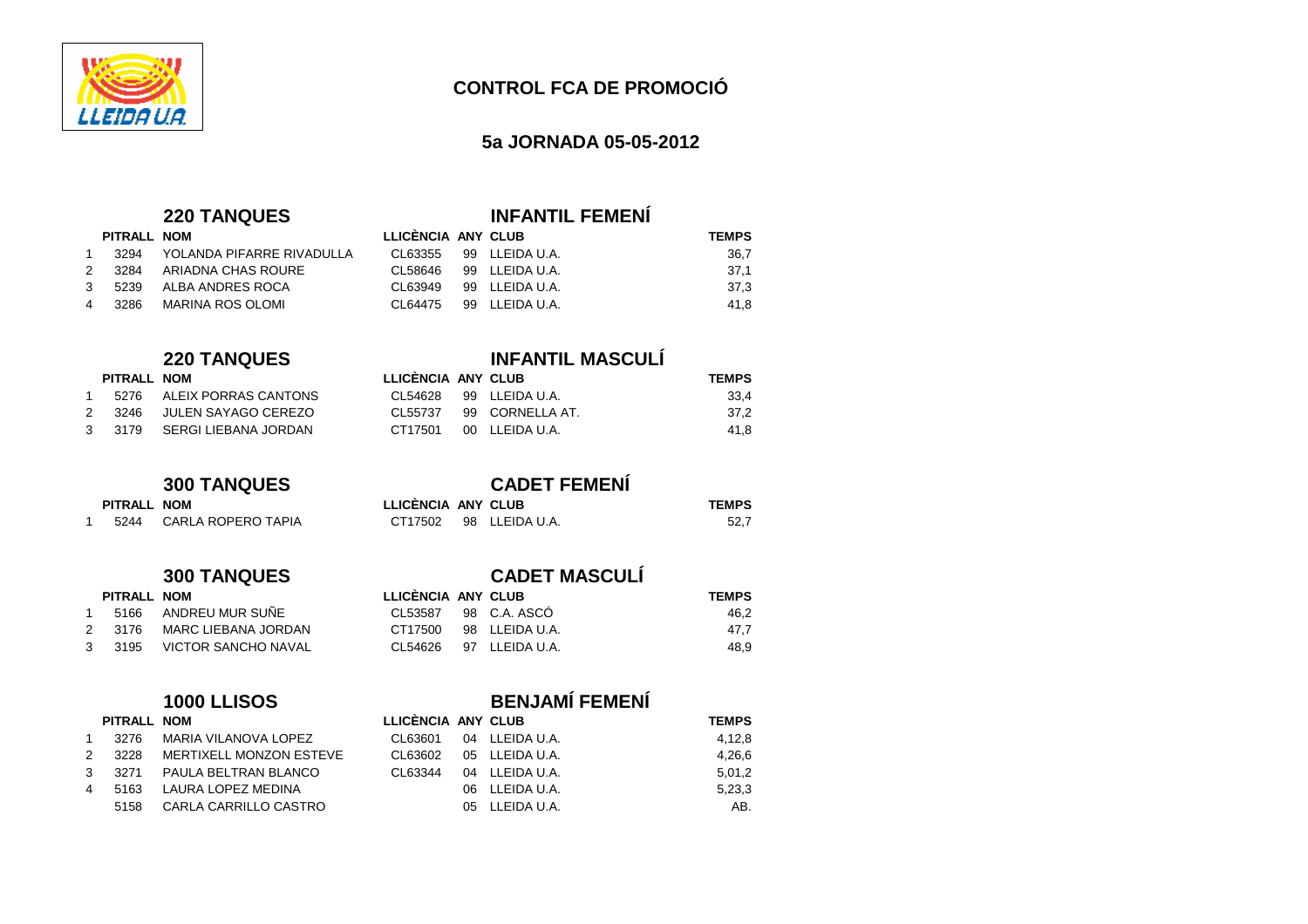

## **5a JORNADA 05-05-2012**

|    | PITRALL NOM |                            |
|----|-------------|----------------------------|
| -1 | 5153        | DIDAC TAULATS BRAOS        |
| 2  | 3332        | ADRIA CAMBERO FABREGAT     |
| 3  | 3264        | ALVARO MENDES VAZ          |
| 4  | 5161        | <b>QUIM GODOY KARSESKA</b> |
| .5 | 5157        | <b>IKER REDONDO NIETO</b>  |
|    | 5162        | PAU VILANOVA LOPEZ         |

## **2000 LLISOS ALEVÍ FEMENÍ**

|   | PITRALL NOM |                              | LLICENCIA ANY CLUB |                | <b>TEMPS</b> |  |
|---|-------------|------------------------------|--------------------|----------------|--------------|--|
|   |             | 3295 MARIA MAÑANET NAVAL     | CL 58037           | 01 LLEIDA U.A. | 8.20.5       |  |
| 2 |             | 3265 MAR GODOY KARSESKA      | CL57439            | 02 LLEIDA U.A. | 8.36.8       |  |
| 3 |             | 3296   CLAUDIA DELGADO CERRO | CL63349            | 02 LLEIDA U.A. | 11.22.9      |  |

| PITRALL NOM |                      |
|-------------|----------------------|
| 5169        | BERTA CABANAS TIRAPL |
| 2 3261      | MARINA SURIA ASENSIO |

1 3204 PAU GODOY KARSESKA 2 5165 DAVID SANCHO NAVAL

 $PITRALL$  **NOM** 

## **3000 LLISOS INFANTIL MASCULÍ**

| LLICÈNCIA ANY CLUB |                       | <b>TEMPS</b> |
|--------------------|-----------------------|--------------|
|                    | CL56057 00 LLEIDAU.A. | 10,38,8      |
|                    | CL55817 99 LLEIDAU.A. | 13,16,9      |

## **3000 LLISOS CADET MASCULÍ**

| PITRALL NOM |                                          | LLICÈNCIA ANY CLUB |                 | <b>TEMPS</b> |
|-------------|------------------------------------------|--------------------|-----------------|--------------|
| 3199        | ORIOL VALLS TREPAT                       | CI 56064           | 98 LLEIDA U.A.  | 10.37.9      |
|             | 2       3191       JORGE MELENDO ARRUFAT | CT20153            | 97 LLEIDA U.A.  | 10,50,0      |
| 3 3194      | LLUIS ROPERO TAPIA                       | CT17503            | 98 LLEIDA U.A.  | 11.12.8      |
| 5154        | FRANCESC TAULATS BRAOS                   | CL 59830           | 98 CORNELLA AT. | 11.14.9      |

# **1000 LLISOS BENJAMÍ MASCULÍ**

|    | PITRALL NOM |                        | LLICÈNCIA ANY CLUB |                 | <b>TEMPS</b> |
|----|-------------|------------------------|--------------------|-----------------|--------------|
| 1. | 5153        | DIDAC TAULATS BRAOS    |                    | 03 CORNELLA AT. | 3,27,4       |
| 2  | 3332        | ADRIA CAMBERO FABREGAT | CL61786            | 03 LLEIDA U.A.  | 3,49,2       |
| 3  | 3264        | ALVARO MENDES VAZ      |                    | 05 LLEIDA U.A.  | 4,25,3       |
| 4  | 5161        | QUIM GODOY KARSESKA    |                    | 05 LLEIDA U.A.  | 4,28,8       |
| 5. | 5157        | IKER REDONDO NIETO     |                    | 05 LLEIDA U.A.  | 5,15,5       |
|    | 5162        | PAU VILANOVA LOPEZ     |                    | 05 LLEIDA U.A.  | AB.          |
|    |             |                        |                    |                 |              |

|  | 439 - UZ ELEIDA U.A.      |  |
|--|---------------------------|--|
|  | 349      02   LLEIDA U.A. |  |
|  |                           |  |

## **3000 LLISOS INFANTIL FEMENÍ**

| PITRALL NOM |                      | LLICENCIA ANY CLUB |                 | <b>TEMPS</b> |
|-------------|----------------------|--------------------|-----------------|--------------|
| 5169        | BERTA CABANAS TIRAPU | CL61822            | 98 FC BARCELONA | 11.29.7      |
| 3261        | MARINA SURIA ASENSIO | CL56061            | 00 LLEIDA U.A.  | 12.20.6      |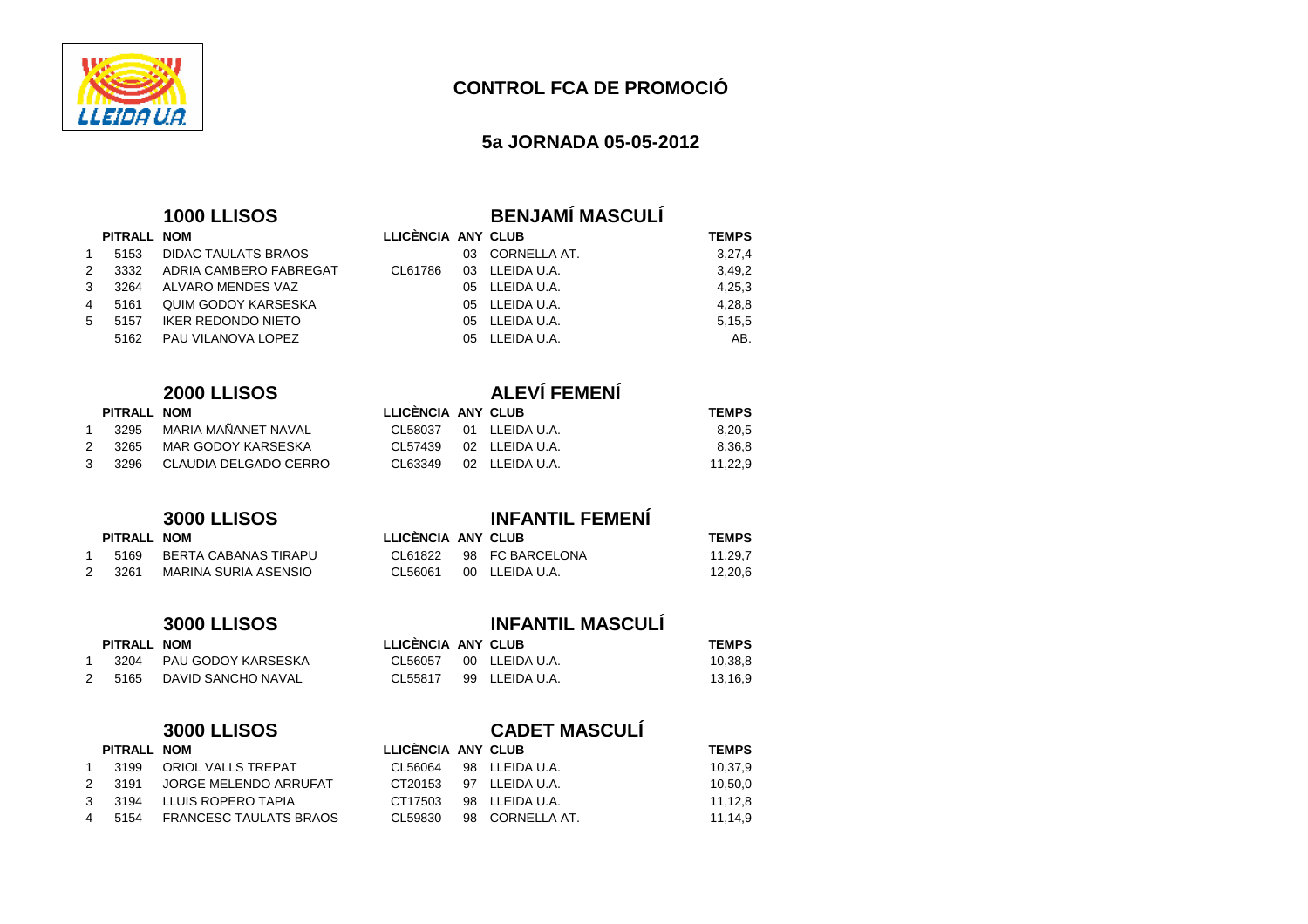

## **5a JORNADA 05-05-2012**

| <b>PREBENJAMI FEMENI</b> |
|--------------------------|
|                          |

| PITRALL NOM |                         |         | ANY CLUB       |      |           |           | <b>3 MARCA</b> |
|-------------|-------------------------|---------|----------------|------|-----------|-----------|----------------|
| 5158        | CARLA CARRILLO CASTRO   |         | 05 LLEIDA U.A. | . 62 | 2.01      | 1,65 2,01 |                |
| 5163        | LAURA LOPEZ MEDINA      |         | 06 LLEIDA U.A. | l.41 | 1.35 1.44 |           | 1.44           |
| 3228        | MERTIXELL MONZON ESTEVE | CL63602 | 05 LLEIDA U.A. | .40  | 1.31      | 1.24      | 1,40           |

## **PITRALL NOM**

| $\overline{1}$ | 5153   | DIDAC TAULATS BRAOS    |  |
|----------------|--------|------------------------|--|
|                | 2 3332 | ADRIA CAMBERO FABREGAT |  |
| 3              | 5157   | IKER REDONDO NIETO     |  |

## **PITRALL NOM**

| $\overline{1}$ |        | 3295 MARIA MAÑANET NAVAL     |  |
|----------------|--------|------------------------------|--|
|                | 2 3265 | MAR GODOY KARSESKA           |  |
|                | 3 3250 | PAULA SAYAGO CEREZO          |  |
|                |        | 4 3296 CLAUDIA DELGADO CERRO |  |

|               | PITRALL NOM |                             |
|---------------|-------------|-----------------------------|
|               |             | JOAN PANE ANIZ              |
| $\mathcal{P}$ |             | 3249 DANIEL COGUL GUARDIOLA |

## **LLARGADA INFANTIL FEMENÍ PITRALL NOM**

|   | PITRALL NOM |                            |         |    | <b>ANY CLUB</b>    |      |      |      |      |      |      | <b>6 MARCA</b> |
|---|-------------|----------------------------|---------|----|--------------------|------|------|------|------|------|------|----------------|
|   | 3284        | ARIADNA CHAS ROURE         | CL58646 | 99 | LLEIDA U.A.        | 4.18 | 4.01 | x    | 4,06 | 3,92 | 4,40 | 4.40           |
| 2 | 3294        | YOLANDA PIFARRE RIVADULLA  | CL63355 | 99 | LLEIDA U.A.        | 3.87 | х    |      |      | х    | 3,63 | 3,87           |
| 3 | 3286        | <b>MARINA ROS OLOMI</b>    | CL64475 | 99 | LLEIDA U.A.        | 3.21 | 2.82 | 3,46 | 3,24 | 3,39 | 3,24 | 3,46           |
| 4 | 3257        | <b>MARIA LLOVERA PRATS</b> |         | 99 | <b>INDEPENDENT</b> | 3,11 | 2.97 | 2.87 | 3,02 | 3,17 | 3,41 | 3,41           |
| 5 | 5239        | ALBA ANDRES ROCA           | CL63949 | 99 | LLEIDA U.A.        | X    | 3,29 | 3,04 | X.   | 3,09 | 3,37 | 3,37           |
| 6 | 3261        | MARINA SURIA ASENSIO       | CL56061 | 00 | LLEIDA U.A.        | 2.82 | 3.08 | 3,20 | 3,10 | 3,06 | 2,90 | 3,20           |
|   | 3258        | <b>MARINA MORELL SOLE</b>  | CL57437 | 99 | LLEIDA U.A.        | 2,89 |      | 2.87 | 2.72 | 3,06 | 2,81 | 3,06           |
| 8 | 3253        | CARLA BARBE MIRO           | CL55803 | 00 | LLEIDA U.A.        | 2.84 | 2.51 | 2,76 |      |      |      | 2,84           |
| 9 | 3262        | HELENA ZURITA CRESPO       | CL56065 | 99 | LLEIDA U.A.        | 2,53 | 2.35 | 2.81 |      |      |      | 2,81           |

## **LLARGADA BENJAMÍ MASCULÍ**

| PITRALL NOM |                        |         | ANY CLUB        |      |           |        | <b>3 MARCA</b> |
|-------------|------------------------|---------|-----------------|------|-----------|--------|----------------|
| 5153        | DIDAC TAULATS BRAOS    |         | 03 CORNELLA AT. | 3.09 | 3.08      | X 3.09 |                |
| 3332        | ADRIA CAMBERO FABREGAT | CL61786 | 03 LLEIDA U.A.  | 2.68 | 2.48 2.84 |        | 2.84           |
| 5157        | IKER REDONDO NIETO     |         | 05 LLEIDA U.A.  |      | X X 1.39  |        | 1,39           |

## **LLARGADA ALEVÍ FEMENÍ**

| PITRALL NOM |                              |          | ANY CLUB        |       | 2     |      | <b>3 MARCA</b> |
|-------------|------------------------------|----------|-----------------|-------|-------|------|----------------|
|             | 3295 MARIA MAÑANET NAVAL     | CL58037  | 01 LLEIDA U.A.  | 1.88. | -2.41 | 2.69 | 2,69           |
| 2 3265      | MAR GODOY KARSESKA           | CI 57439 | 02 LLEIDA U.A.  | 1.33. | 2.05  | 2.54 | 2,54           |
|             | 3  3250  PAULA SAYAGO CEREZO |          | 01 CORNELLA AT. | 2.34  | 2.29  | 1.97 | 2,34           |
| 4 3296      | CLAUDIA DELGADO CERRO        | CL63349  | 02 LLEIDA U.A.  | 2.21  | 2.17  | 2.13 | 2,21           |

## **LLARGADA ALEVÍ MASCULÍ**

| PITRALL NOM |                        |         | ANY CLUB               |      |        |      | <b>3 MARCA</b> |
|-------------|------------------------|---------|------------------------|------|--------|------|----------------|
| 360         | JOAN PANE ANIZ         |         | CL60470 02 LLEIDA U.A. | 3.39 | - 3.49 | 3.07 | 3.49           |
| 3249        | DANIEL COGUL GUARDIOLA | CL55806 | 01 LLEIDA U.A.         |      | 2.99   | X    | 2.99           |

 $3,46$ 

3,06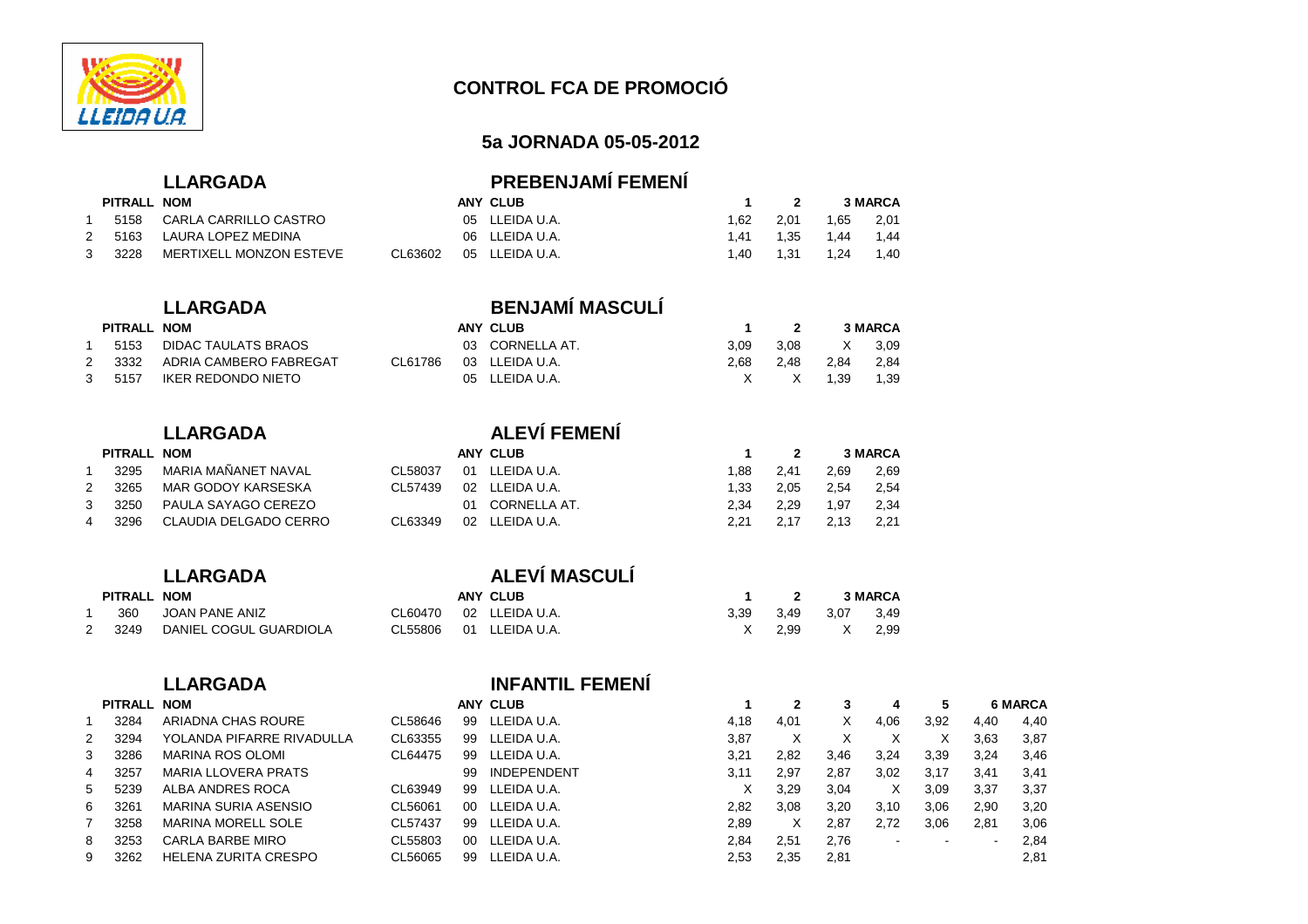

## **5a JORNADA 05-05-2012**

## **LLARGADA INFANTIL MASCULÍ**

|   | PITRALL NOM |                      |         | <b>ANY CLUB</b> |      |      | 2 3 4 5 |                    |        |              | 6 MARCA |
|---|-------------|----------------------|---------|-----------------|------|------|---------|--------------------|--------|--------------|---------|
|   | 3246        | JULEN SAYAGO CEREZO  | CL55737 | 99 CORNELLA AT. | 4.27 | 4.45 |         | 4.32   4.11   4.23 |        | $\mathsf{X}$ | 4.45    |
|   | 5276        | ALEIX PORRAS CANTONS | CL54628 | 99 LLEIDA U.A.  | 4.00 | 4.13 |         |                    |        | 3.95         | 4,29    |
| 3 | 3179        | SERGI LIEBANA JORDAN | CT17501 | 00 LLEIDA U.A.  | 3.61 | 3.56 | 3,69    | 3,68               | - 3.79 | - 3.51       | 3.79    |

|   |             | <b>LLARGADA</b>        |         |    | <b>CADET FEMENI</b> |      |                |      |      |      |      |                |
|---|-------------|------------------------|---------|----|---------------------|------|----------------|------|------|------|------|----------------|
|   | PITRALL NOM |                        |         |    | ANY CLUB            |      | $\overline{2}$ | 3    | 4    | 5.   |      | <b>6 MARCA</b> |
|   | 3291        | JULIA CALDUCH SALGADO  | CT21176 | 97 | AAC                 | 3.71 | 4.09           | 4.30 | 4,45 | 4,60 | 4.40 | 4.60           |
|   |             |                        |         |    |                     |      | 0.2            | 0.0  | 0.0  | 2.0  | 0.1  |                |
| 2 | 3237        | NAIMA BARKANE AMAROUCH | CL56054 | 98 | LLEIDA U.A.         | 3.75 | 3.7'           | 3.70 | X    | 3,91 | 3,54 | 3.91           |
|   |             |                        |         |    |                     | 0,2  | 0.5            | 0,2  | 0.7  | 1.0  | 0,0  |                |

|    |             | <b>LLARGADA</b>             |         |    | <b>ABSOLUT MASCULI</b>    |      |             |      |      |      |      |                |
|----|-------------|-----------------------------|---------|----|---------------------------|------|-------------|------|------|------|------|----------------|
|    | PITRALL NOM |                             |         |    | <b>ANY CLUB</b>           |      | $\mathbf 2$ | 3    | 4    | 5    |      | <b>6 MARCA</b> |
|    | 3260        | DANIEL MAURIN ESTEVEZ       | AR1527  | 85 | <b>HINACO MONZON</b>      | 5,89 | 6.28        | X    |      |      |      | 6,28           |
|    |             |                             |         |    |                           | 0,1  | 0.2         | 0,5  |      |      |      |                |
|    | 5166        | ANDREU MUR SUÑE             | CL53587 | 98 | C.A. ASCÓ                 | 4,72 | 4,92        | X    | X    | X    | X    | 4,92           |
|    |             |                             |         |    |                           | 0,1  | 0,4         | 0.5  | 2.5  | 1,1  | 0,1  |                |
| 3  | 5156        | DANIEL MORCILLO JIMENEZ     | CL61885 | 98 | LLEIDA U.A.               | 4,51 | X           | 4.72 | 4.66 | 4,89 | 4,81 | 4,89           |
|    |             |                             |         |    |                           | 0,2  | 0.2         | 1.1  | 0.0  | 1,4  | 0,5  |                |
| 4  | 3199        | <b>ORIOL VALLS TREPAT</b>   | CL56064 | 98 | LLEIDA U.A.               | 4,30 | 4.22        | 4.22 | 4.46 | 4,61 | 4,42 | 4,61           |
|    |             |                             |         |    |                           | 0,1  | 0.2         | 0.0  | 0.0  | 2.0  | 0,1  |                |
| 5. | 3251        | <b>JOSUE MORALES GALVEZ</b> | AR2459  | 86 | <b>ATLETICA TUROLENSE</b> | 4,50 | 4,26        | X    |      |      |      | 4,50           |
|    |             |                             |         |    |                           | 0,2  | 0.1         | 0,5  |      |      |      |                |
| 6. | 3195        | <b>VICTOR SANCHO NAVAL</b>  | CL54626 | 97 | LLEIDA U.A.               | 4,13 | 4,00        | 4,45 | 4,46 | 4,49 | 4,15 | 4,49           |
|    |             |                             |         |    |                           | 0,1  | 0.7         | 0.2  | 1,5  | 0.7  | 1,0  |                |

## **PILOTA 250 GR. BENJAMÍ FEMENÍ**

| PITRALL NOM |                            |         | ANY CLUB       |      |      |           | <b>3 MARCA</b> |
|-------------|----------------------------|---------|----------------|------|------|-----------|----------------|
|             | 5158 CARLA CARRILLO CASTRO |         | 05 LLEIDA U.A. | 8.30 | 8.39 | 5,36 8,39 |                |
| 2 3228      | MERTIXELL MONZON ESTEVE    | CL63602 | 05 LLEIDA U.A. | 6.15 | 8.04 | 6.51      | 8.04           |
| 3 5163      | LAURA LOPEZ MEDINA         |         | 06 LLEIDA U.A. | 2.71 | 7.25 | 6.84      | 7.25           |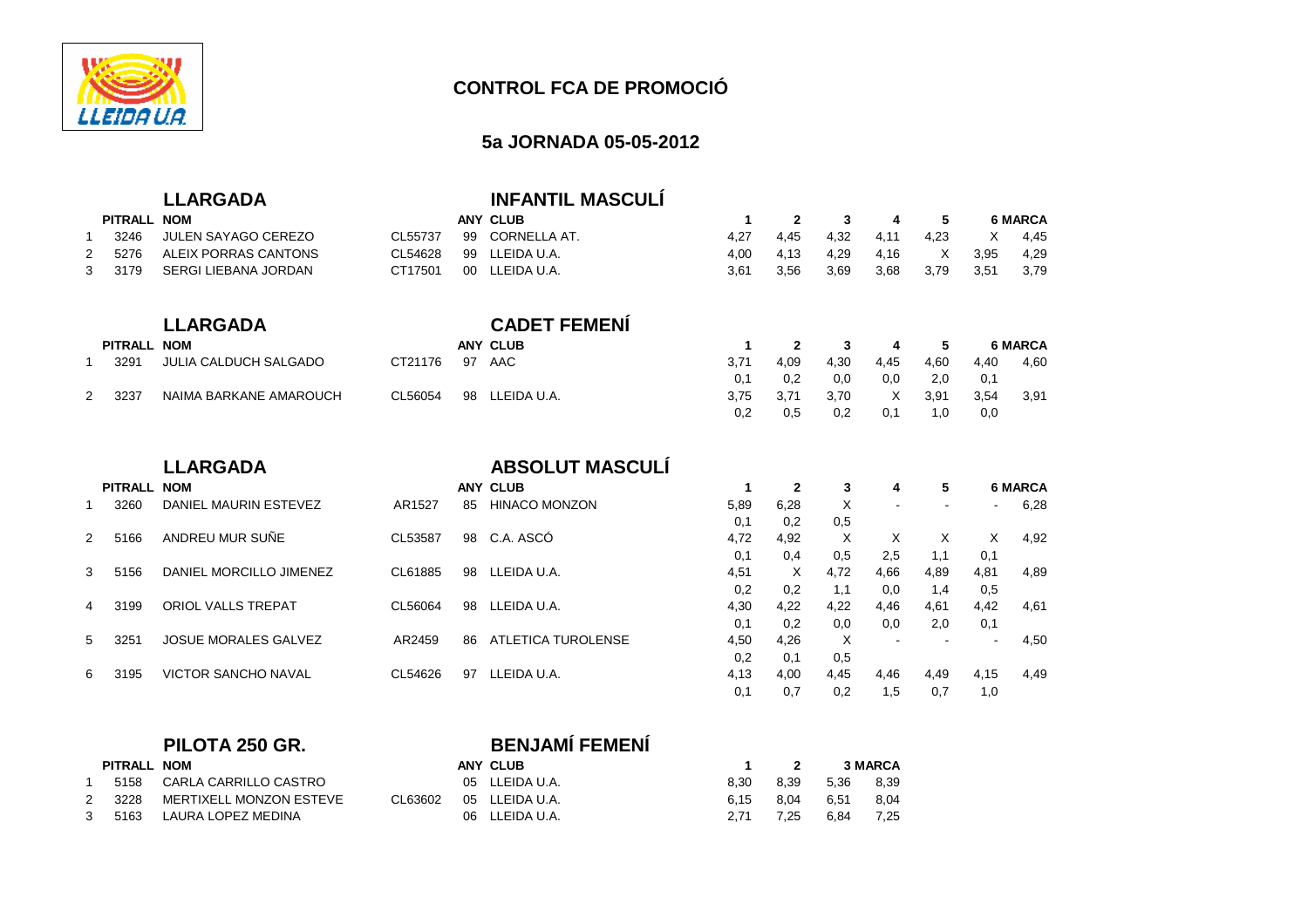

## **CONTROL FCA DE PROMOCIÓ**

## **5a JORNADA 05-05-2012**

|                |                    | PILOTA 250 GR.                |         |    | <b>BENJAMÍ MASCULÍ</b>  |                |              |             |                |      |      |                |
|----------------|--------------------|-------------------------------|---------|----|-------------------------|----------------|--------------|-------------|----------------|------|------|----------------|
|                | PITRALL NOM        |                               |         |    | <b>ANY CLUB</b>         | $\mathbf{1}$   | $\mathbf{2}$ |             | <b>3 MARCA</b> |      |      |                |
| $\mathbf{1}$   | 3332               | ADRIA CAMBERO FABREGAT        | CL61786 |    | 03 LLEIDA U.A.          | 17,75          | 15,36        | 18,47       | 18,47          |      |      |                |
| 2              | 5162               | PAU VILANOVA LOPEZ            |         |    | 05 LLEIDA U.A.          |                | X            | 12,70       | 12,70          |      |      |                |
| 3              | 3264               | <b>ALVARO MENDES VAZ</b>      |         |    | 05 LLEIDA U.A.          | X              | 10, 10       | 8,93        | 10, 10         |      |      |                |
| $\overline{4}$ | 5161               | <b>QUIM GODOY KARSESKA</b>    |         | 05 | LLEIDA U.A.             | $\blacksquare$ | 6,86         | 9,30        | 9,30           |      |      |                |
| 5              | 5157               | <b>IKER REDONDO NIETO</b>     |         |    | 05 LLEIDA U.A.          | 3,38           | 8,04         | 9.23        | 9,23           |      |      |                |
|                |                    | PILOTA 400 GR.                |         |    | <b>ALEVÍ FEMENÍ</b>     |                |              |             |                |      |      |                |
|                | <b>PITRALL NOM</b> |                               |         |    | <b>ANY CLUB</b>         | $\mathbf{1}$   | $\mathbf{2}$ |             | <b>3 MARCA</b> |      |      |                |
| $\mathbf{1}$   | 3295               | MARIA MAÑANET NAVAL           | CL58037 |    | 01 LLEIDA U.A.          | 13,06          | 15,55        | 11,40       | 15,55          |      |      |                |
| $\overline{2}$ | 3250               | PAULA SAYAGO CEREZO           |         |    | 01 CORNELLA AT.         | 12,24          | 14,78        | 11,03 14,78 |                |      |      |                |
| 3              | 3265               | MAR GODOY KARSESKA            | CL57439 |    | 02 LLEIDA U.A.          | 8,97           | 8,32         | 9,52        | 9,52           |      |      |                |
| 4              | 3296               | CLAUDIA DELGADO CERRO         | CL63349 |    | 02 LLEIDA U.A.          | 6.76           | 6,38         | 7,74        | 7.74           |      |      |                |
|                |                    |                               |         |    |                         |                |              |             |                |      |      |                |
|                |                    | PILOTA 400 GR.                |         |    | ALEVÍ MASCULÍ           |                |              |             |                |      |      |                |
|                | PITRALL NOM        |                               |         |    | <b>ANY CLUB</b>         | -1             | 2            |             | <b>3 MARCA</b> |      |      |                |
| -1             | 3249               | DANIEL COGUL GUARDIOLA        | CL55806 |    | 01 LLEIDA U.A.          | 23,75          | 25,03        | 29,13 29,13 |                |      |      |                |
| 2              | 360                | JOAN PANE ANIZ                | CL60470 |    | 02 LLEIDA U.A.          | 16,06          | 18,98        | 18,04 18,98 |                |      |      |                |
|                |                    |                               |         |    |                         |                |              |             |                |      |      |                |
|                |                    | PES 2 KG.                     |         |    | <b>INFANTIL FEMENÍ</b>  |                |              |             |                |      |      |                |
|                | PITRALL NOM        |                               |         |    | <b>ANY CLUB</b>         | $\mathbf 1$    | $\mathbf{2}$ | 3           | 4              | 5    |      | <b>6 MARCA</b> |
| 1              | 5159               | ALBA CARRILLO CASTRO          |         |    | 00 LLEIDA U.A.          | 8,37           | 7,37         | 6,77        | 6,59           | 7,60 | 8,13 | 8,37           |
|                |                    | PES 3 KG.                     |         |    | <b>INFANTIL MASCULÍ</b> |                |              |             |                |      |      |                |
|                | PITRALL NOM        |                               |         |    | <b>ANY CLUB</b>         | $\mathbf{1}$   | $\mathbf{2}$ | 3           | 4              | 5    |      | <b>6 MARCA</b> |
| $\mathbf 1$    | 3281               | <b>ENRIC MARTINEZ SALVANS</b> | CL53205 |    | 99 CA VIC               | 9,86           | 9,81         | 9,36        | 9,65           | 9,63 | 8,73 | 9,86           |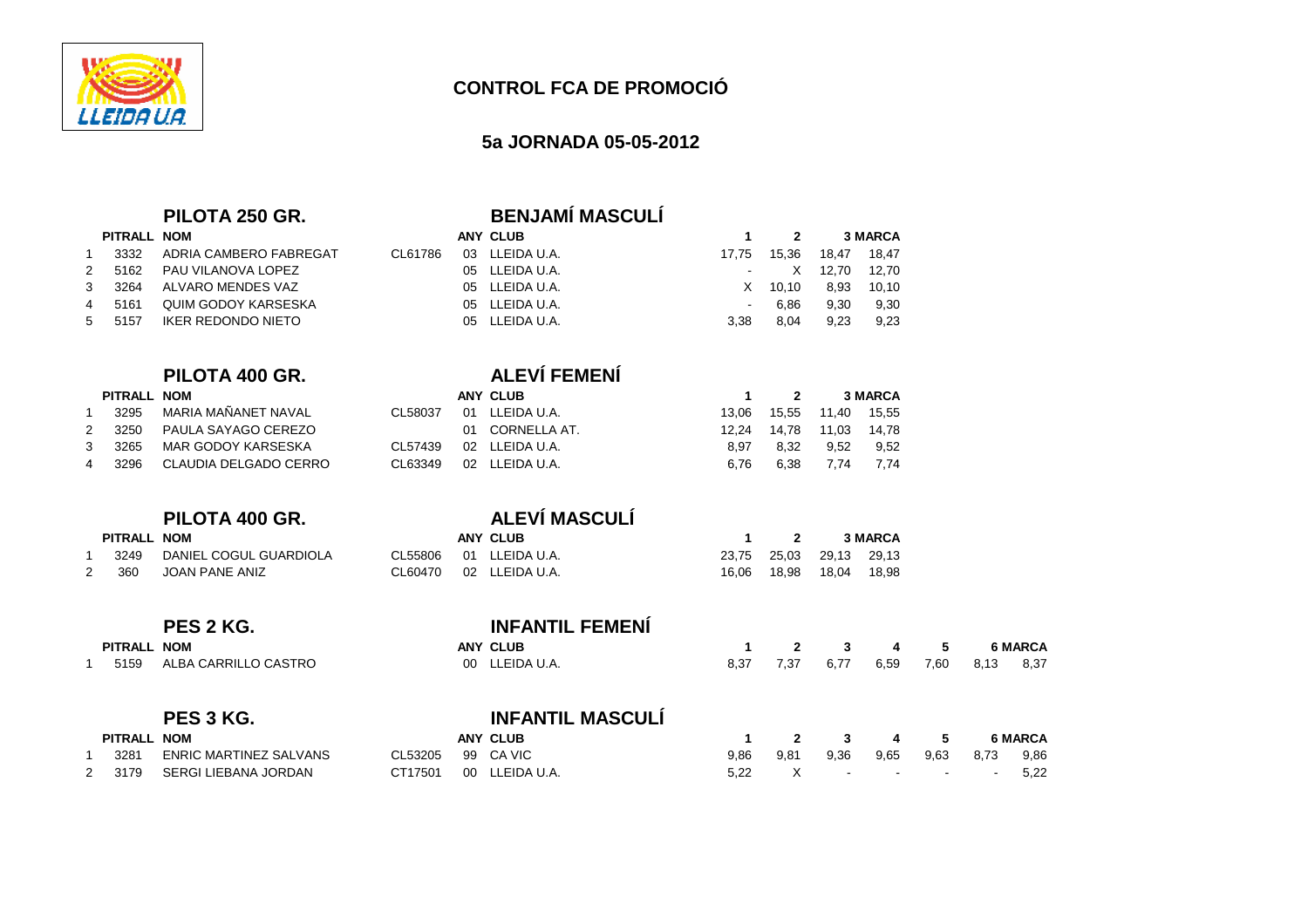

## **5a JORNADA 05-05-2012**

C 7,91 7,05 7,74 7,59 7,35 7,15 7,91

## **PES 3 KG.**<br> **CADET FEMENÍ**<br> **ANY CLUB PITRALL NOM**

| <b>PITRALL</b> |      | <b>NOM</b>              | ANY CLUB |    |             |      |      |      |      |      | <b>6 MARCA</b> |      |
|----------------|------|-------------------------|----------|----|-------------|------|------|------|------|------|----------------|------|
|                | 3242 | MAR JOVE MORENO         | CL58647  | 97 | LLEIDA U.A. | 9.17 | 9.46 | 9.45 | 9.15 | 8.80 |                | 9.46 |
| 2              | 3288 | ANNA PLA PAGA           | CT20717  | 97 | AAC         | 8.82 | 8.89 | 8,80 | 8,69 | 9.42 | 9.10           | 9.42 |
| 3              | 3280 | MONTSERRAT MOYA MUNMANY | CL53191  |    | 98 CA VIC   | 8.11 | 8.35 | 9.11 | 8.49 | 7.22 | 8.48           | 9.11 |
| 4              | 3298 | AROA JIMENEZ FRIAS      | CL61379  | 98 | UA BARBERA  | 7.88 | 7.82 | 7.85 | 7,38 | 8,88 | 7.30           | 8,88 |
| 5              | 3282 | MARTA AYATS FONT        | CT20722  | 97 | CA VIC      | 7.91 | 7.05 | 7.74 | 7.59 | 7.35 |                | 7,91 |

## **PES 4 KG. CADET MASCULÍ**

|   | <b>PITRALL</b> | <b>NOM</b>                |         |    | ANY CLUB       |       |       | 2     |       |       |       | <b>6 MARCA</b> |
|---|----------------|---------------------------|---------|----|----------------|-------|-------|-------|-------|-------|-------|----------------|
|   | 3285           | JOAN MARTINEZ DURO        | CT20456 | 97 | AAC            | 11.35 | 11.70 | 11.39 | 12.16 | 11.87 | X     | 12.16          |
| 2 | 3176           | MARC LIEBANA JORDAN       | CT17500 |    | 98 LLEIDA U.A. | 11.72 |       |       |       | 10.51 | 11.83 | 11.83          |
| 3 | 3290           | JEFERSON SEVILLANO OSORIO | CL64029 | 97 | UA MONTSIA     | 9.31  | 9.30  | 9.43  | 9,01  |       | 9.07  | 9.43           |
| 4 | 3300           | MARC GUTIERREZ RAMALLO    | CL59089 | 98 | UA BARBERA     | 7.81  | 8.14  | 7.39  | 7,65  | 8.46  | 8.45  | 8.46           |
| 5 | 5150           | JAIRO CORRALES VAZQUEZ    |         |    | 98 LLEIDA U.A. | 7.38  | 7.59  | 7.53  | 7.19  | 8,06  | 7.91  | 8,06           |

## **PUVENIL FEMENÍ**<br>ANY CLUB **PITRALL NOM ANY CLUB <sup>1</sup> <sup>2</sup> <sup>3</sup> <sup>4</sup> <sup>5</sup> <sup>6</sup> MARCA** <sup>1</sup> 3289 GEORGINA VILA PEREZ CT17875 95 AAC 12,33 12,34 12,25 12,26 12,36 12,14 12,36 2 3279 JANA COLL ROCA CT18766 96 CA VIC 10,81 10,59 X 9,63 X X X 10,81<br>10,70 10,74 3 3292 MARIAN BLANCH MORRISSEY CT17874 95 AAC 10,23 10,74 10,21 10,69 10,21 10,70 10,74 <sup>4</sup> 3283 VALENTINA VILAMAJO PUIXEU CT18763 95 CA VIC8,84 8,39 9,01 8,87 8,45 9,19 9,19

|             | PES 5 KG.             |         |    | <b>JUVENIL MASCULÍ</b> |      |      |       |       |       |       |                |
|-------------|-----------------------|---------|----|------------------------|------|------|-------|-------|-------|-------|----------------|
| PITRALL NOM |                       |         |    | ANY CLUB               |      |      | 3     | 4     | 5.    |       | <b>6 MARCA</b> |
| 3287        | <b>CRISTIAN RAVAR</b> | CT18675 | 95 | AAC                    | X    | X    | 13,09 | 14,64 | 14,29 | 15,10 | 15,10          |
| 3299        | MANEL VACA ALBARRAN   | CL20557 |    | 96 UA BARBERA          | 7,55 | 6,90 | 7,94  | 6,87  | 7,18  | 8,31  | 8,31           |
|             | DES 6 KG              |         |    | <b>ILINIOR MASCULÍ</b> |      |      |       |       |       |       |                |

|         | . בסיו עם                    |         | <u>UUINUIN INAUUULI</u> |      |      |      |      |      |                |
|---------|------------------------------|---------|-------------------------|------|------|------|------|------|----------------|
| PITRALL | <b>NOM</b>                   |         | <b>ANY CLUB</b>         |      |      |      | 4    |      | <b>6 MARCA</b> |
| 3297    | <b>GERMAN PRATS MARTINEZ</b> | CT18696 | 94 UA BARBERA           | 8.97 | 8.65 | 9.27 | 9.41 | 9.35 | 9.41           |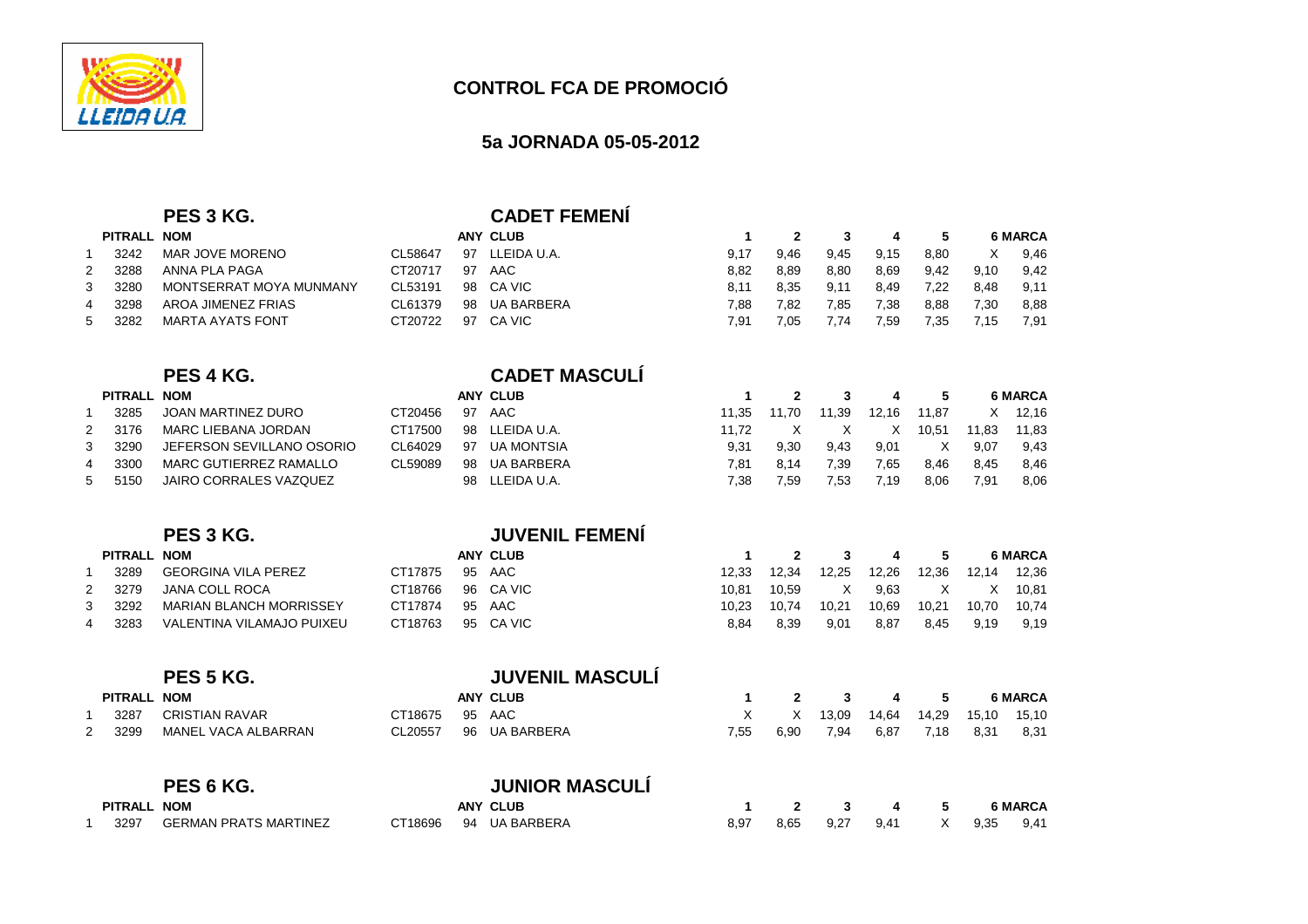

## **CONTROL FCA DE PROMOCIÓ**

## **5a JORNADA 05-05-2012**

## **MARTELL 3 KG. INFANTIL MASCULÍ**

|             | ---- -- - - - - - - - - - - - |                   | ---- - - - - - - - - - - - - - - - - - |           |  |                           |                |
|-------------|-------------------------------|-------------------|----------------------------------------|-----------|--|---------------------------|----------------|
| PITRALL NOM |                               |                   | ANY CLUB                               | 1 2 3 4 5 |  |                           | <b>6 MARCA</b> |
| 3281        | ENRIC MARTINEZ SALVANS        | CL53205 99 CA VIC |                                        |           |  | 26.64 27.40 X 29.62 29.22 | X 29.62        |
|             | 2  3179  SERGI LIEBANA JORDAN |                   | CT17501 00 LLEIDA U.A.                 |           |  | $X$ 13.86 $   -$          | 13,86          |

## **MARTELL 3 KG. CADET FEMENÍ**

|                | PITRALL NOM |                         |                   | <b>ANY CLUB</b> |       | 1 2 3 4 5                         |              |       |         |         | <b>6 MARCA</b> |
|----------------|-------------|-------------------------|-------------------|-----------------|-------|-----------------------------------|--------------|-------|---------|---------|----------------|
|                | 3288        | ANNA PLA PAGA           | CT20717 97 AAC    |                 |       | 41,00 41,50 41,06 41,39 X X 41,50 |              |       |         |         |                |
| 2              | 3282        | MARTA AYATS FONT        | CT20722 97 CA VIC |                 |       | 37.66 34.21                       | 36.81        |       | X 33.75 |         | X 37.66        |
| 3              | 3280        | MONTSERRAT MOYA MUNMANY | CL53191           | 98 CA VIC       |       | 30.75 30.00                       | $\mathsf{X}$ |       | X 32.76 |         | X 32,76        |
| $\overline{4}$ | 3298        | AROA JIMENEZ FRIAS      | CL61379           | 98 UA BARBERA   | 22.66 | 22.42                             | 23.59        | 23.21 |         | X 21.28 | 23,59          |

## **MARTELL 4 KG.**

## **PITRALL NOM ANY CLUB <sup>1</sup> <sup>2</sup> <sup>3</sup> <sup>4</sup> <sup>5</sup> <sup>6</sup> MARCA** <sup>1</sup> 3176 MARC LIEBANA JORDAN CT17500 98 LLEIDA U.A. 39,32 X - 42,99 X 34,18 42,99<sup>2</sup> 3285 JOAN MARTINEZ DURO CT20456 97 AAC <sup>X</sup> 37,17 <sup>X</sup> <sup>X</sup> 36,76 <sup>X</sup> 37,17 3 3300 MARC GUTIERREZ RAMALLO CL59089 98 UA BARBERA 26,87 25,80 25,64 <sup>X</sup> 28,73 32,25 32,25 4 3290 JEFERSON SEVILLANO OSORIO CL64029 97 UA MONTSIA 1  $X$   $X$  - - - - 16,21 5 3191 JORGE MELENDO ARRUFAT CT20153 97 LLEIDA U.A. 16.21

**CADET MASCULÍ**

| <b>MARTELL 3 KG.</b> |  |
|----------------------|--|
|----------------------|--|

|   | PITRALL NOM |                           |                   | ANY CLUB  |       |       |                     |         | 2 3 4 5             |               | 6 MARCA |
|---|-------------|---------------------------|-------------------|-----------|-------|-------|---------------------|---------|---------------------|---------------|---------|
|   | 3292        | MARIAN BLANCH MORRISSEY   | CT17874           | 95 AAC    |       |       |                     | X 51.46 |                     | X 49,52 51,46 |         |
| 2 | 3283        | VALENTINA VILAMAJO PUIXEU | CT18763 95 CA VIC |           | 42.88 | 46.55 |                     | X 44,90 | 45.58               | 46.63         | 46,63   |
|   | 3 3279      | JANA COLL ROCA            | CT18766           | 96 CA VIC |       | X     | 44.10               |         | 46,14 X 41,38 46,14 |               |         |
|   | 4 3289      | GEORGINA VILA PEREZ       | CT17875 95 AAC    |           |       |       | X 35,55 26,95 35,51 |         |                     | لى بى X كەنت  | 35,55   |
|   |             |                           |                   |           |       |       |                     |         |                     |               |         |

**MARTELL 3 KG. JUVENIL FEMENÍ**

| PITRALL NOM |                       |                |         | <b>ANY CLU</b> |
|-------------|-----------------------|----------------|---------|----------------|
|             | 1 3287 CRISTIAN RAVAR | CT18675 95 AAC |         |                |
| 2 3299      | MANEL VACA ALBARRAN   | CL20557        | 96 UA B |                |

# **MARTELL 5 KG.**<br> **MARTELL 5 KG.**<br> **ANY CLUB**

| PITRALL NOM |                            |                | ANY CLUB              |  | 2 3 4 5                           |  | 6 MARCA |
|-------------|----------------------------|----------------|-----------------------|--|-----------------------------------|--|---------|
|             | 3287       CRISTIAN RAVAR  | CT18675 95 AAC |                       |  | X 62,38 60,86 63,11 X 62,12 63,11 |  |         |
|             | 3299   MANEL VACA ALBARRAN |                | CL20557 96 UA BARBERA |  | 28,17 24,18 X X X 29,61 29,61     |  |         |

 $X = 37,17$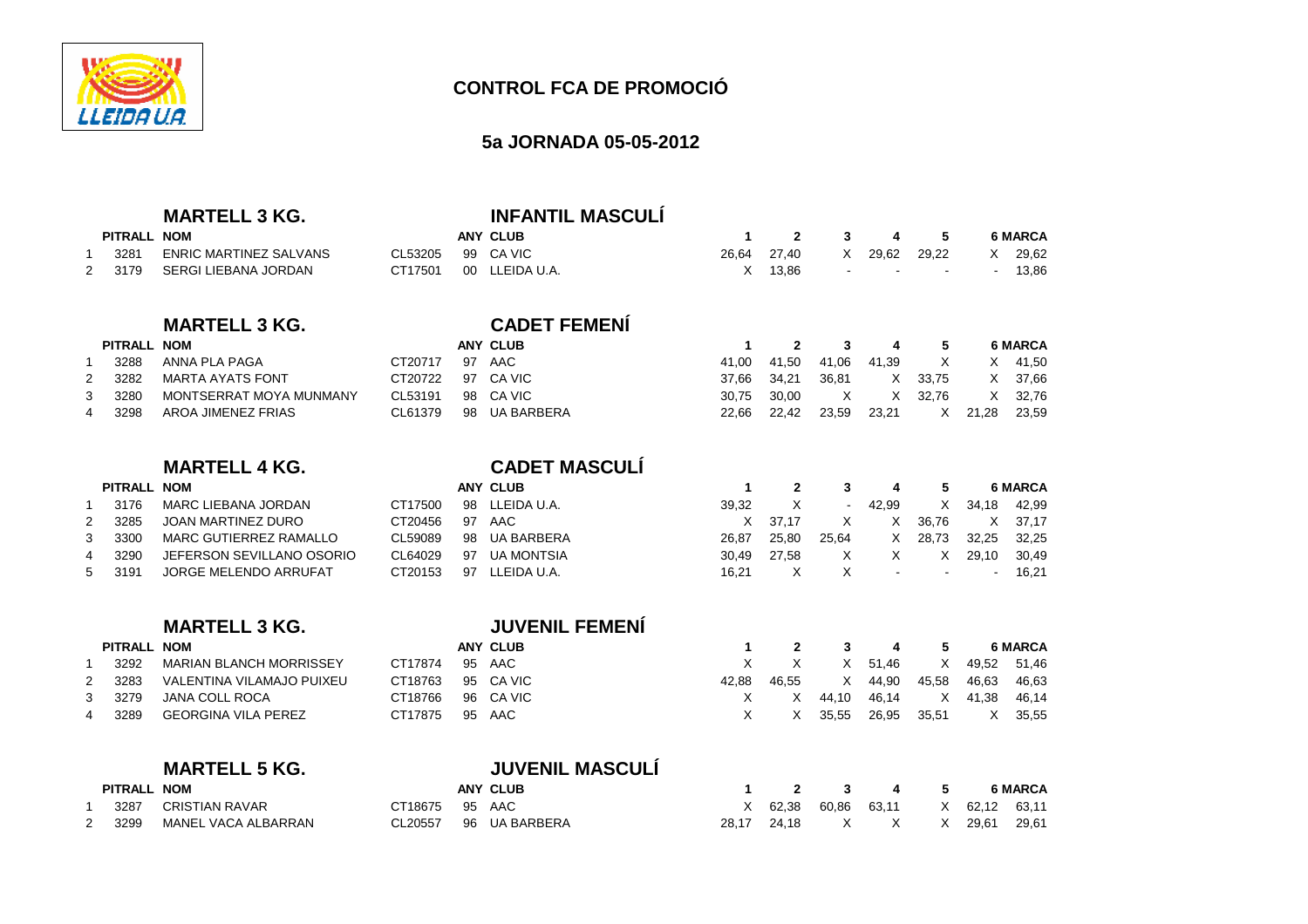

## **5a JORNADA 05-05-2012**

| <b>GERMAN PRATS MARTINEZ</b><br>3297                                                                                                                               | CT18696                          | <b>ANY CLUB</b><br>94 UA BARBERA                                                                           | $\mathbf{1}$<br>45,43               | $\mathbf{2}$<br>X                       | 3<br>44,43                               | 4<br>X                        | 5<br>46,09               | 42,84                      | <b>6 MARCA</b><br>46,09                   |           |                  |                                 |                      |
|--------------------------------------------------------------------------------------------------------------------------------------------------------------------|----------------------------------|------------------------------------------------------------------------------------------------------------|-------------------------------------|-----------------------------------------|------------------------------------------|-------------------------------|--------------------------|----------------------------|-------------------------------------------|-----------|------------------|---------------------------------|----------------------|
| <b>MARTELL 7,260 KG.</b><br>PITRALL NOM<br><b>JOSUE MORALES GALVEZ</b><br>3251<br>DANIEL MAURIN ESTEVEZ<br>3260<br>2<br><b>MARIO PINTIEL GILABERT</b><br>3252<br>3 | AR2459<br>AR1527<br><b>AR777</b> | <b>ABSOLUT MASCULÍ</b><br><b>ANY CLUB</b><br>86 ATLETICA TUROLENSE<br>85 HINACO MONZON<br>84 HINACO MONZON | $\mathbf 1$<br>15,25<br>15,18<br>X. | $\mathbf{2}$<br>13,01<br>13,22<br>13,42 | 3<br>16,50<br>15,06<br>X                 | 4<br>17,02<br>15,57<br>11,73  | 5<br>16,13<br>16,21<br>X | 14,19<br>$\times$<br>14,26 | <b>6 MARCA</b><br>17,02<br>16,21<br>14,26 |           |                  |                                 |                      |
| <b>PERXA</b><br>PITRALL NOM<br><b>JOEL COMENGE PEIRO</b><br>3202<br><b>SERGI LIEBANA JORDAN</b><br>3179<br>JULEN SAYAGO CEREZO<br>3<br>3246                        | CL63348<br>CT17501<br>CL55737    | <b>INFANTIL MASCULÍ</b><br><b>ANY CLUB</b><br>99 LLEIDA U.A.<br>00 LLEIDA U.A.<br>99 CORNELLA AT.          | 1,40<br>0                           | 1,60<br>0<br>$\mathbf 0$                | 1,80<br>$\overline{0}$<br>X <sub>0</sub> | 2,00<br>X <sub>0</sub><br>XXX | 2,20<br><b>XXX</b>       | 2,60<br>$\Omega$           | 2,80<br>$\Omega$                          | 3,00<br>0 | 3,10<br>$\Omega$ | <b>3,20 MARCA</b><br><b>XXX</b> | 3,10<br>2,00<br>1,80 |
| <b>PERXA</b><br>PITRALL NOM<br>CARLA ROPERO TAPIA<br>5244                                                                                                          | CT17502                          | <b>CADET FEMENÍ</b><br><b>ANY CLUB</b><br>98 LLEIDA U.A.                                                   | 1,60<br>0                           | 1,80<br>X <sub>0</sub>                  | 2,00<br>$\mathbf 0$                      | <b>XXX</b>                    | 2,20 MARCA<br>2,00       |                            |                                           |           |                  |                                 |                      |
| <b>PERXA</b><br>PITRALL NOM<br>MARC LIEBANA JORDAN<br>3176<br><b>PERXA</b>                                                                                         | CT17500                          | <b>CADET MASCULÍ</b><br><b>ANY CLUB</b><br>98 LLEIDA U.A.<br><b>JUVENIL FEMENI</b>                         | 2,00<br>0                           | 2,20                                    | 2,40<br>0                                | 2,60<br>XX <sub>0</sub>       | <b>XXX</b>               | 2,80 MARCA<br>2,60         |                                           |           |                  |                                 |                      |

| PITRALL NOM |                               | ANY CLUB               | 2,00 2,20 2,30 MARCA |       |      |
|-------------|-------------------------------|------------------------|----------------------|-------|------|
|             | 5243      CRISTINA REAL ZARZA | CT19935 95 LLEIDA U.A. |                      | 0 XXX | 2.20 |